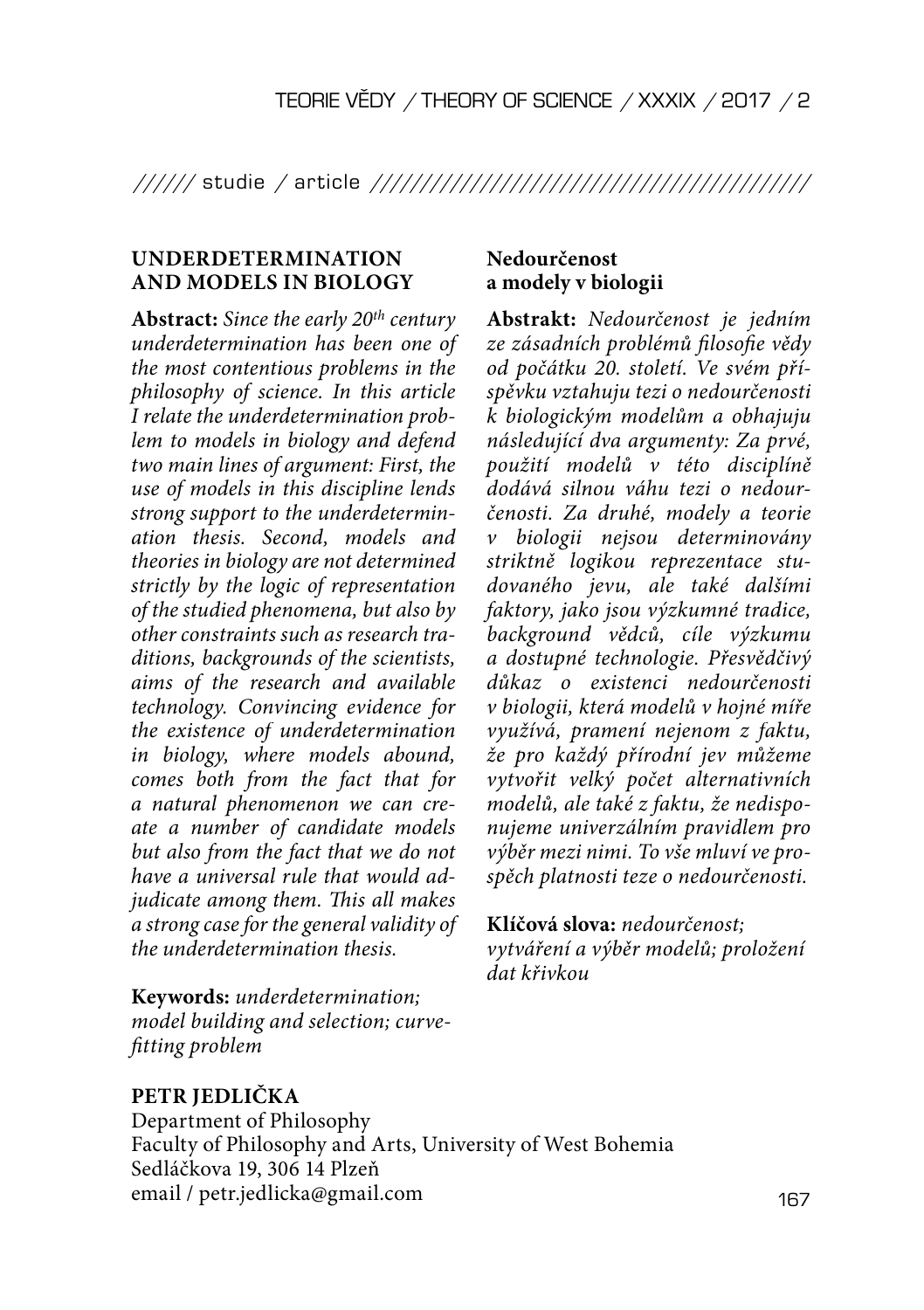Underdetermination is a contentious issue in the philosophy of science. Since the inception of the problem by Duhem<sup>1</sup> and Quine,<sup>2</sup> which was later somewhat inaccurately dubbed the Duhem-Quine thesis, the original question has been discussed in various contexts in the philosophy of science and has also arisen in other disciplines. While Duhem remained within the confines of (physical) theory, Quine with his concept of the "web of belief" canvassed an all-encompassing version of epistemological underdetermination. Later philosophers took opposing stances regarding the problem (for example Laudan<sup>3</sup> and van Fraassen<sup>4</sup>) with each camp mounting evidence for and against the existence of the phenomena or its importance. Adherents, who point out that underdetermination is an intrinsic feature of scientific theories that cannot be eradicated, often harness underdetermination to support their own philosophical positions (Feyerabend, Kuhn). On the other hand, critics including Laudan dismiss most types of underdetermination on the grounds of its unimportance for science, and consider the whole problem of underdetermination "overplayed", especially by its modern day advocates such as STS and SSK theorists. 5 Most philosophers usually fall somewhere between the extremes and hold the moderate view that underdetermination does exist in one form or another.

The central tenet of underdetermination, that our theories are underdetermined by available empirical data, has over the years ramified into a rich family of related concepts: Besides the general thesis of underdetermination, which comes in "strong" and "weak" variants, 6 other concepts have been proposed, such as ampliative underdetermination, $^7$  transient underdetermination, 8 empirical or observational equivalence9 local under-

<sup>1</sup> Pierre Duhem, *The Aim and Structure of Physical Theory* (New York: Atheneum, 1905).

- 2 Willard Quine, "Two Dogmas of Empiricism," Philosophical Review 60, no. 1 (1951): 20–43.
- <sup>3</sup> Larry Laudan, "Demystifying Underdetermination," in Scientific Theories, ed. Wade C. Savage (Minneapolis: University of Minnesota Press, 1990), 267–97.
- <sup>4</sup> Bas van Fraassen, The Scientific Image (Oxford: Oxford University Press, 1980).

5 Laudan, "Demystifying Underdetermination," 267–97.

 $6$  For example, in Thomas Bonk, Underdetermination: An Essay on Evidence and the Limits of Natural Knowledge (Dordrecht: Springer, 2008).

7 Laudan, "Demystifying Underdetermination," 267–97.

<sup>8</sup> Lawrence Sklar, "Methodological Conservatism," The Philosophical Review 84, no. 3 (1975): 374–400.

 $9$  Larry Laudan and Jarrett Leplin, "Empirical Equivalence and Underdetermination," The Journal of Philosophy 88, no. 9 (1991): 449–72.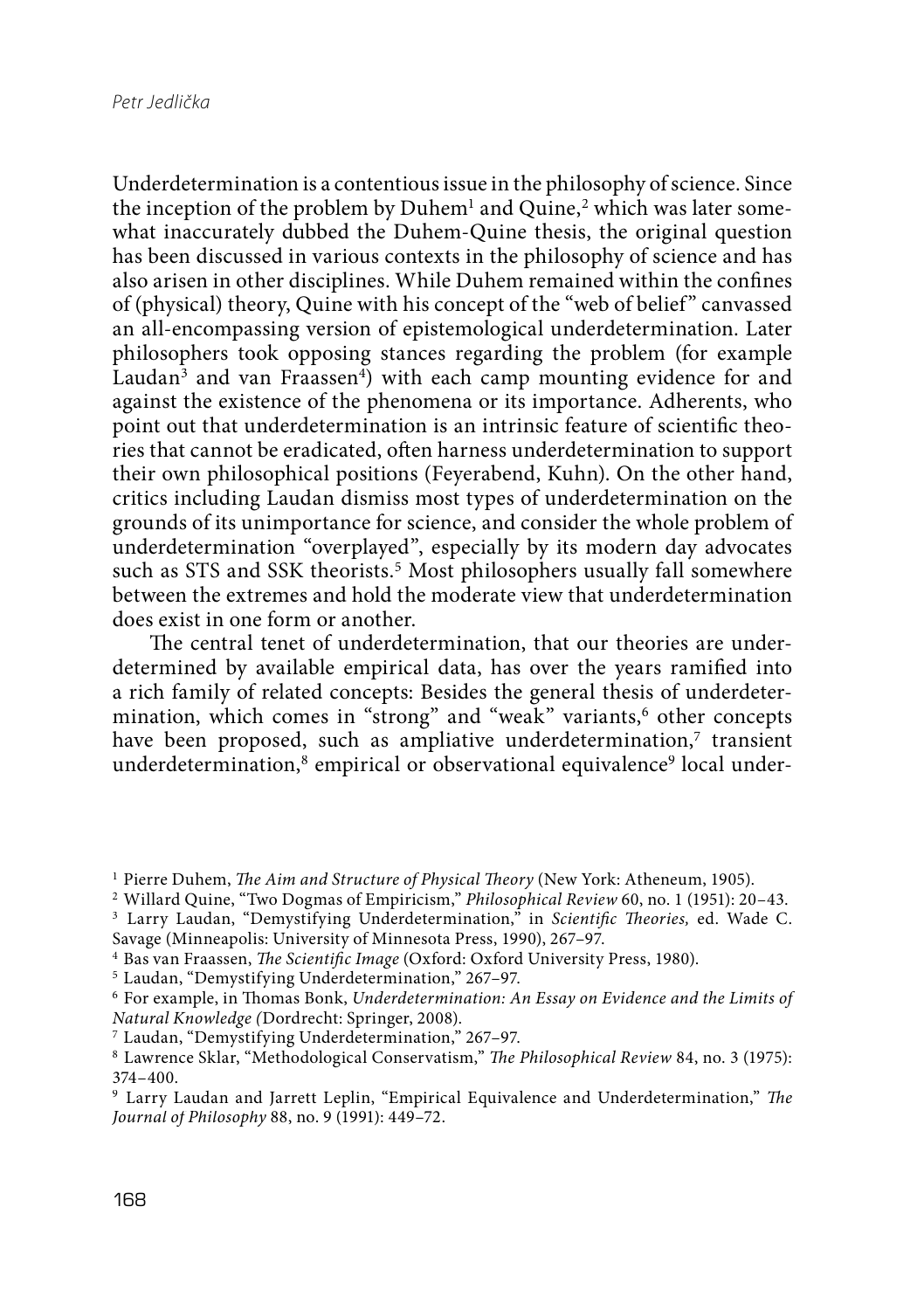determination<sup>10</sup> and a host of others.<sup>11</sup> Underdetermination is also, directly or indirectly, present in many current debates on realism and antirealism, induction, and the like. And underdetermination (and overdetermination) are also basic concepts in statistical and mathematical modeling and as such have a direct impact in a number of scientific disciplines both in the natural and social sciences.

The fact that underdetermination comes in different shapes and sizes also means that the original concept has been to some degree obfuscated and has lost its initial focus. Since the evolution of the concept and the ensuing debates about it are covered in a number of books and articles, 12 I will narrow my focus and concentrate on a specific problem in the current debate – underdetermination in model building and selection in biology – which can be addressed within the limited scope of this article, and which, nevertheless, has implications for the general thesis.

## **Underdetermination and Models**

In many sciences it is a commonplace that for any given natural or social phenomenon there are a number of legitimate ways to create its representation. For empirical observations or experimental data we can build (theoretically) an indefinite number of models relating to diverse underlying theories and concepts. Through this connection, the concept of underdetermination is closely linked to model building and model selection. In statistical modelling, scientists work with a limited set of observations, for which an unlimited number of models can be inferred. Immediately therefore the question arises as to how we decide which model out of this set of candidate models we should choose, and what is the justification for such a choice.<sup>13</sup> This can also be articulated as the "curve fitting" problem, i.e., the task of fitting

<sup>&</sup>lt;sup>10</sup> Derek Turner, "Local Underdetermination in Historical Science," Philosophy of Science 72, no. 1 (2005): 209–30.

<sup>&</sup>lt;sup>11</sup> There are, of course, more classifications available, such as moderate and radical underdetermination, etc. Cf. Seungbae Park, "Philosophical Responses to Underdetermination in Science," Journal for General Philosophy of Science/Zeitschrift für allgemeine Wissenschaftstheorie 40, no. 1 (2009): 115–24.

<sup>&</sup>lt;sup>12</sup> For a short introduction see Stanford Kyle, "Underdetermination of Scientific Theory," in Stanford Encyclopedia of Philosophy, accessed December 27, 2016, https://plato.stanford.edu/ archives/spr2016/entries/scientific-underdetermination/.

<sup>13</sup> I. A. Kieseppä, "Statistical Model Selection Criteria and the Philosophical Problem of Underdetermination," The British Journal for the Philosophy of Science 52, no. 4 (2001): 761-62.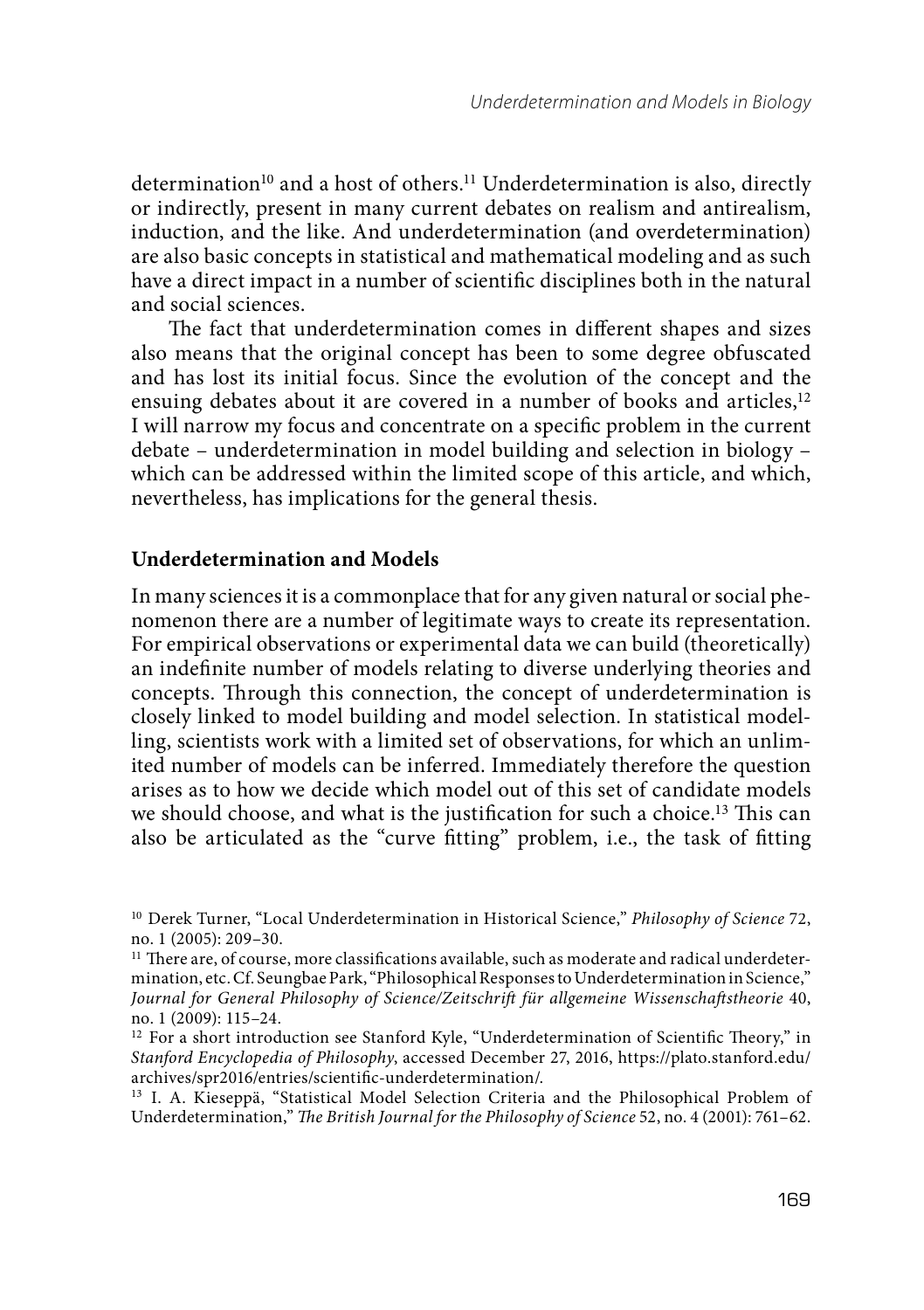a curve through data points.<sup>14</sup> Intuitively, we can see that there are infinitely many curves that can agree with the data, but we are challenged to pick only one of them. At this point it is also apparent where this issue touches on the long-standing problem of induction in the philosophy of science. In the case of deterministic modelling, scientists face an almost identical challenge because there are usually a number of candidate models at hand. Thus, historically, whole branches of mathematics and statistics are concerned with modelling and model selection.

However, if we closely scrutinize the problem of the selection of the models, we will soon see that the entire process is not only carried out with formally devised and executed methods, but also involves, on the part of the modeler, some subjective decisions which usually depend on his or her own scientific or philosophical leanings and other factors such as the circumstances of the research.

In this article, the problem of underdetermination is demonstrated with examples from the biological sciences. There are several reasons for this. First, models in biology are so widespread that the topic is not merely a theoretical exercise but has many real-life examples with practical implications. Second, due to the advanced formalization of model building and selection procedures in biology we have the advantage of a clear exposition of the issues related to underdetermination. The high level of formalism helps to clarify the outstanding problems which are a part of model construction and selection and which tend to be rather obscured in the general philosophical discourse.

#### **Models in Biology**

Models are now ubiquitous in many scientific disciplines including the life sciences.<sup>15</sup> Generally, models can be defined as "abstractions or simplifications of a real-world system."<sup>16</sup> But if we try to find a universally accepted definition of a model we encounter a plethora of propositions that usually reflect the author's own underlying philosophical positions. For example, the semantical view conceives of models as entities that in some simplified

<sup>14</sup> Aris Spanos, "Curve Fitting, the Reliability of Inductive Inference, and the Error‐Statistical Approach," Philosophy of Science 74, no. 5 (2006): 1046–66.

<sup>&</sup>lt;sup>15</sup> Hiroaki Kitano, "Computational Systems Biology," Nature 420, no. 6912 (2002): 206-10.

<sup>16</sup> Mark L. Taper, David F. Staples, and Bradley B. Shepard, "Model Structure Adequacy Analysis: Selecting Models on the Basis of Their Ability to Answer Scientific Questions," Synthese 163, no. 3 (2008): 358.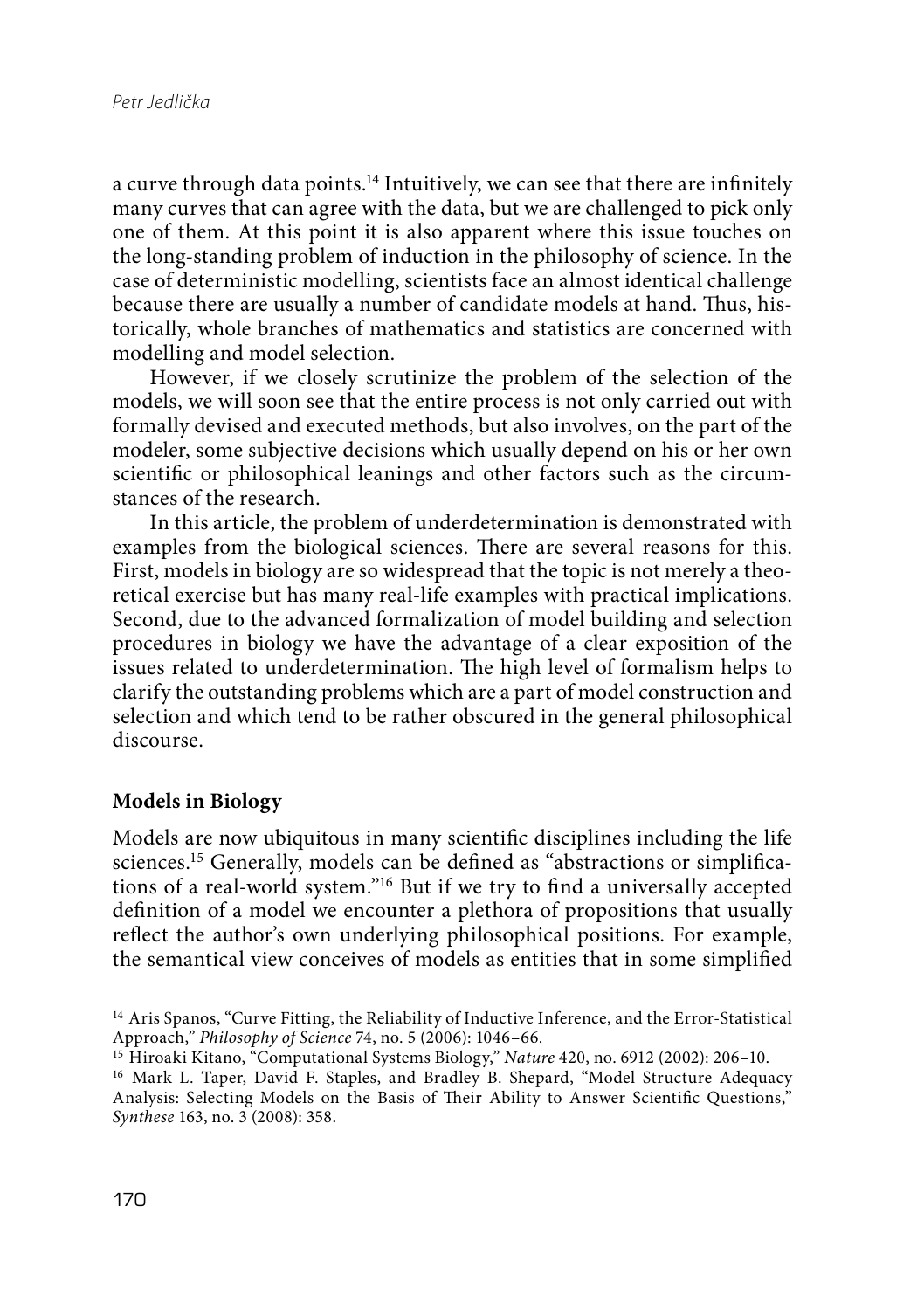way represent the target system with a relationship of isomorphism, partial isomorphism or, less restrictive, similarity.17 For philosophers, the character and scope of models in science is a matter of dispute, so we will find a host of other definitions too. As the exact nature of the model–world relation is not so important for the general thesis that I advance in this article, I will adhere to the liberal definition given in the beginning of this paragraph that covers the most common uses of the term in the sciences, including biology, for which I will provide concrete examples of models representing real natural phenomena.

There is one important point here, however, that concerns the relations between models and theory. It is sometimes argued, particularly by those who subscribe to the semantic view of theories, that models are instantiations of a general theory.18 In this framework, the theory can be conceived of as a family of models, (i.e., a generalized version of particular real models). We can usually make such a distinction for some models in physics, where a particular physical system (such as the Solar system) is an instantiation of a general theory (Newton's laws). Although I consider this to be a valid point of discrimination, in biology such a clear-cut distinction between theories and models cannot easily be made. One reason is linguistic, since in biology the terms "model" and "theory" are often used interchangeably.<sup>19</sup> Quite often the generalizations in population dynamics, from which I draw my next example, are routinely referred to both as models and theories. So the boundaries here are obviously blurred.20

 $17$  Frigg comes up with a simple three-way classification: representational models of phenomena, representational models of data, and models of theory, but we can also find other proposals. The examples in this article fall into the first two categories, which are – in my view – non-exclusive. Representational models of phenomena cover "all relatively stable and general features of the world that are interesting from a scientific point of view". Representational models of data are "corrected, rectified, regimented, and in many instances idealized version of the data we gain from immediate observation, the so-called raw data". Models of theories have their origin in logic and conceive of models as instantiations of a theory (closed set of sentences in a formal language). See Roman Frigg and Stephan Hartmann, "Models in Science," in Stanford Encyclopedia of Philosophy, accessed December 27, 2016, https://plato.stanford. edu/archives/win2016/entries/models-science/.

<sup>&</sup>lt;sup>18</sup> Roman Frigg, "Models in Physics," in Routledge Encyclopedia of Philosophy, accessed December 27, 2016, https://www.rep.routledge.com/articles/thematic/models-in-physics/v-1.

<sup>&</sup>lt;sup>19</sup> Frigg also makes this point for some of the physical theories and models, where the two cannot be clearly distinguished (in particle physics).

<sup>20</sup> For example, Berryman in his article discusses "predatory-prey theory", whereas in other articles Wangersky, Berryman, Gutierrez and Arditi use term "predatory-prey model". See Alan A. Berryman, "The Origins and Evolution of Predator-Prey Theory," Ecology 73, no. 5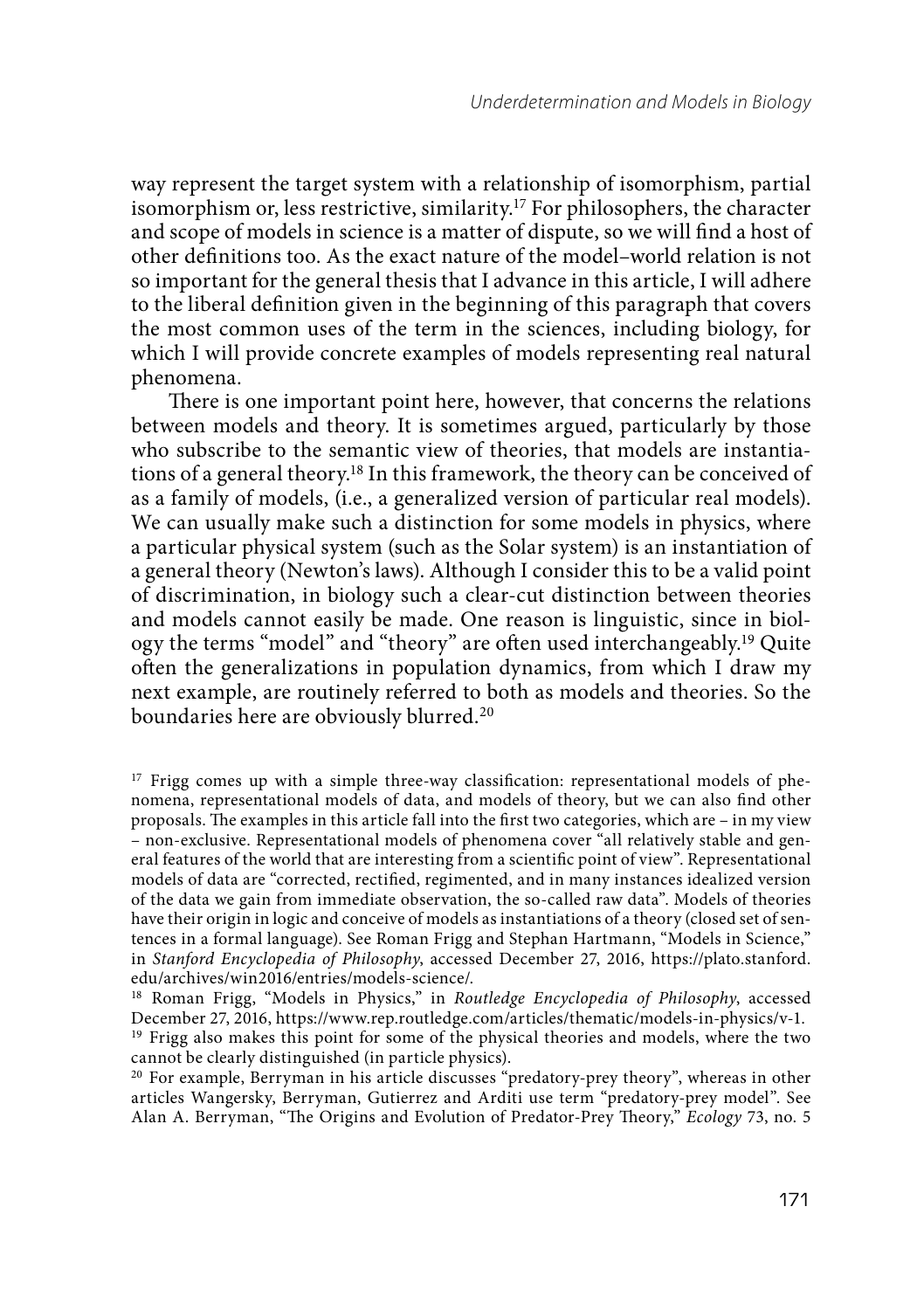Even if we adopt the view of models as constituents of a more general theory, there is also an epistemological reason why this is not possible: Suppose we construct a model for a phenomenon in biology; subsequently we can build a more abstract model that applies to more phenomena and so forth. It is then not clear when the models become general enough to form a theory and stop being just models, since we can almost always abstract to a more general entity. This is why the model-theory dichotomy doesn't hold, at least for the cases listed in this article. Because generality is also an important feature of models – as we will see – it is important to clarify this issue at this point before I continue in the exposition of the problem.

What I mean by models in biology will be demonstrated with the following real-world example of a lake ecosystem.

One of the models routinely used in biology is the one depicting the interactions of species with the environment. In this case, researchers built a model of the lake ecosystem of Loch Leven in Scotland with a special interest in mind – they investigated the combined effects of eutrophication and climate change on the quality of the water. <sup>21</sup> The quality of water is measured by the level of algal biomass – a smaller level of nutrient pollution means lower levels of phytoplankton biomass. In the Loch ecosystem, one of the relationships has a predatory-prey character, because water-fleas (Daphnia) graze on the algae. Therefore due to this close dependence, the quantity of zooplankton can also be considered an indicator of water quality. Based on previous results, the researchers suggested which variables should be included in the models that would faithfully capture the key relationships in the lake ecosystem. Due to the complexity of the ecological system the researchers employed several techniques: transfer functions, additive models, and varying-coefficient models to deal with the lagged relationships and to explore non-monotonic trends, seasonality and relationships among variables. The models made use of the following variables: nutrients (soluble reactive phosphorus – SRP, and nitrate-nitrogen –  $N0<sub>3</sub>-N$ ), zooplankton or water-fleas (Daphnia), water temperature, and chlorophyll-a (algal biomass), with chlorophyll-a and zooplankton considered the response variables. They built several different models of relationships between variables as

<sup>(1992): 1530–35;</sup> Peter J. Wangersky, "Lotka-Volterra Population Models," Annual Review of Ecology and Systematics 9 (1978): 189–218; Alan A. Berryman, Andrew Paul Gutierrez and Roger Arditi, "Credible, Parsimonious and Useful Predator-Prey Models: A Reply to Abrams, Gleeson, and Sarnelle," Ecology 76, no. 6 (1995): 1980–85.

<sup>&</sup>lt;sup>21</sup> C. A. Ferguson et al., "Model Comparison for a Complex Ecological System," *Journal of the* Royal Statistical Society. Series A (Statistics in Society) 170, no. 3 (2007): 691–711.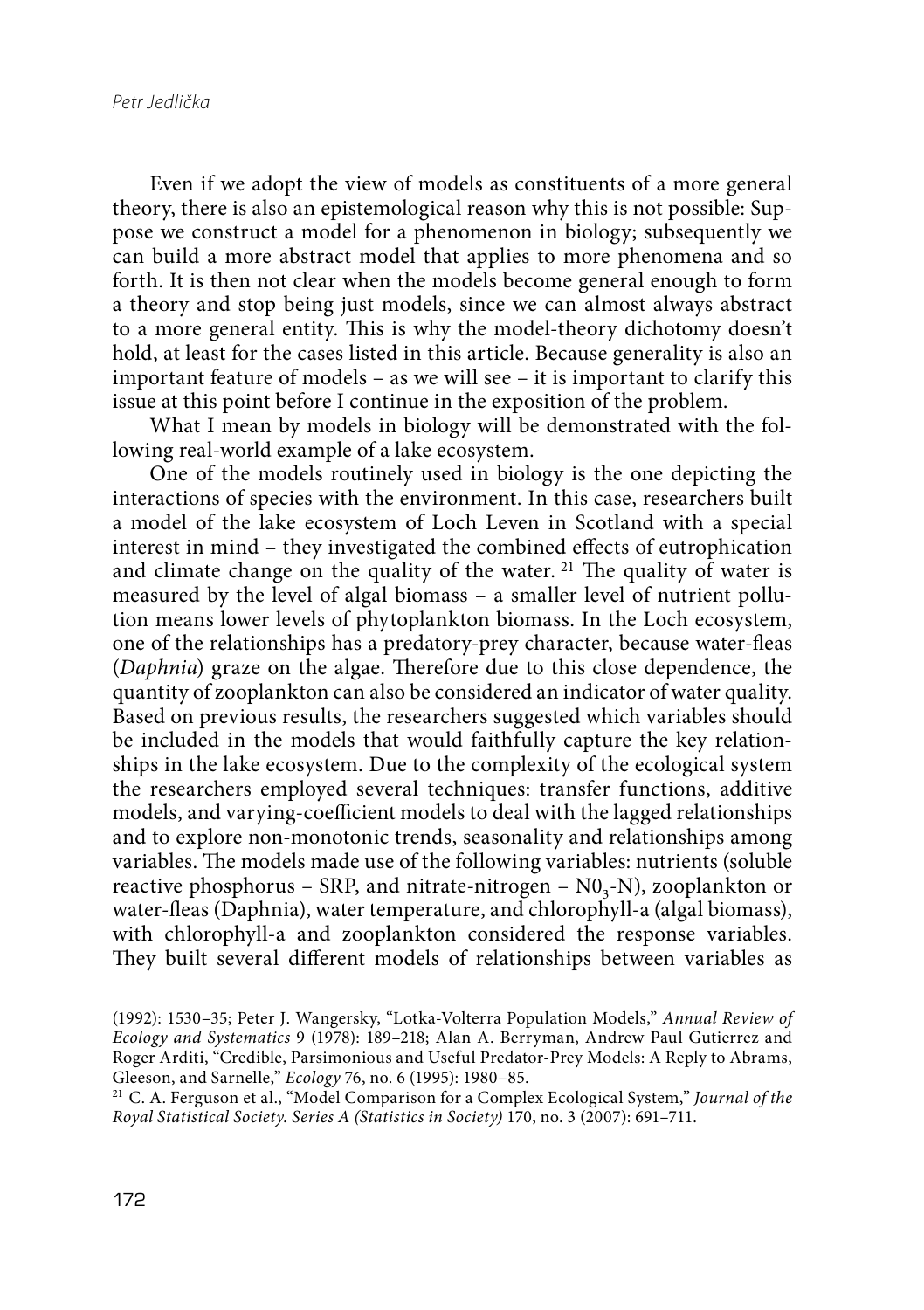well as a combined model. In the first step they tried to identify lagged relationships with the automatic identification procedure SMISO (Seasonal Multiple Input Single Output), which employs the Gauss-Newton iterative stepwise algorithm for the computation, and uses the Bayesian information Criterion (BIC) to select the most appropriate one. Further, they went on to build varying-coefficient models and additive models, for which they used F-statistics (classical hypothesis testing) to select among the models.

What can be learned from this modelling exercise? As the authors conclude, in a complex ecological system such as Loch Leven, a variety of models are required to account for the web of relationships in the system. 22 Although the authors built more than a dozen models they still suggested further refinements that would bring more accuracy or a more realistic representation of the processes in the Loch. Among the possible improvements would be to consider *Daphnia* and algae as a combined (instead of individual) response, and to construct multivariate models which would include external variables other than water temperature.

This simple example fully illustrates the intricacies accompanying model building.23

One decision that has to be made is which variables should be included in the picture. The authors admit that the number and type of variables in the model was based on previous knowledge so the necessary exploratory work had been done. To keep the model simple they selected only five variables out of 150 that they had at their disposal, and the rest – covering other chemical, biological and climatic features of the lake – were left out. More parameters (variables) in the model would increase its precision (goodnessof-fit) but would come at the expense of the parsimony of the model and

<sup>23</sup> The situation in which scientists have multiple candidate models is far from rare in biology, but rather constitutes a widespread pattern. For example, in one project, scientists sought to identify the factors that influence density levels of cutthroat trout (Oncorhyncus clarki lewisi) and brook trout (Salveinus fontinalis) in Montana streams – native and invasive species respectively. Scientists modelled the levels of the fish in their habitat with the help of 38 abiotic and biotic (including anthropic) variables such as elevation, slope, aspect, latitude, longitude, stream size, and bed type, and anthropic factors such as the levels of grazing, mining, and logging, which were further reduced into 8 factors. After they included interactions and quadratic terms in the model they ended up with dozens of credible candidate models, a situation which required the choice of selection criteria on which they would need to base their decision. See Mark L. Taper, "Model Identification from Many Candidates," in The Nature of Scientific Evidence: Statistical, Philosophical, and Empirical Considerations, ed. Mark L. Taper and Subhash R. Lele (Chicago: University of Chicago Press, 2004), 488–524.

<sup>22</sup> Ibid., 709.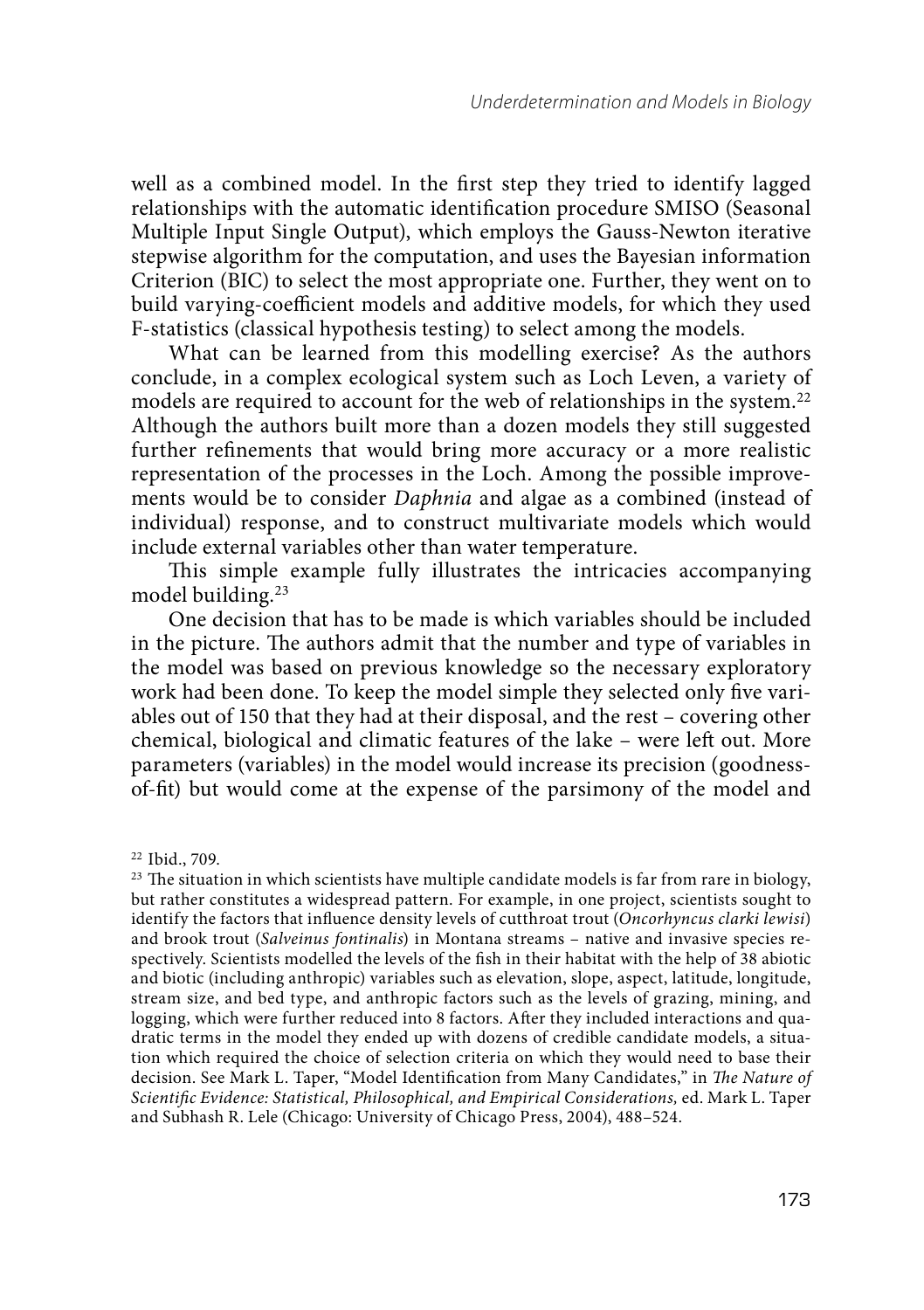its explanatory power, which would thus hinder the understanding of the crucial relationships in the ecosystem.

From this example it ensues that the study of biological phenomenon usually entails creating multiple models, which, as with any generalizations, never capture all the details, but selectively reflect a mere portion of the underlying reality.

#### **How to Choose a Model?**

With a number of candidate models at hand, scientists have to decide which one best satisfies their criteria. One of the most common questions is whether they prefer parsimony or goodness-of-fit in the model, because not all of these "desiderata"24 are attainable at the same time, which means that during the selection process they must accept tradeoffs of some kind. Scientists usually obtain a closer fit to the data when the model has more parameters but this is at the expense of its simplicity and of the intelligibility of the more complex model.

In statistical modelling, the tradeoff between the parsimony (simplicity) of the model and its goodness-of-fit has an exact expression.<sup>25</sup> When choosing the models of the relationships in Loch Leven, the researchers took advantage of several model selection methods, such as the Bayesian information Criterion (BIC) and classical hypothesis testing (F-statistics) which can quantify these tradeoffs.

These two measures are not the only ones as statisticians have developed a number of methods of model selection – in addition to classical hypothesis testing (Neyman-Pearson) and Bayesian information criterion (BIC), there are the maximum likelihood method, minimum description length method, cross-validation techniques and Akaike's information criterion (AIC) – all of which provide a measure of balance between the goodness-of-fi t and parsimony of the model, although each of them has different merits and underlying conceptual ideas. 26

<sup>&</sup>lt;sup>24</sup> "Desiderata" is a term coined by Levins. See Richard Levins, "The Strategy of Model Building in Population Biology," American Scientist 54, no. 4 (1966): 431.

<sup>&</sup>lt;sup>25</sup> More about parsimony in Kenneth P. Burnham and David R. Anderson, Model Selection and Multimodel Inference: A Practical Information-Theoretic Approach (New York: Springer-Verlag, 2002), 443.

<sup>&</sup>lt;sup>26</sup> The overview of these methods can be found in Burnham, Model selection and Multimodel Inference, 2–3, or in Forster, "Key Concepts in Model Selection: Performance and Generalizability," 205.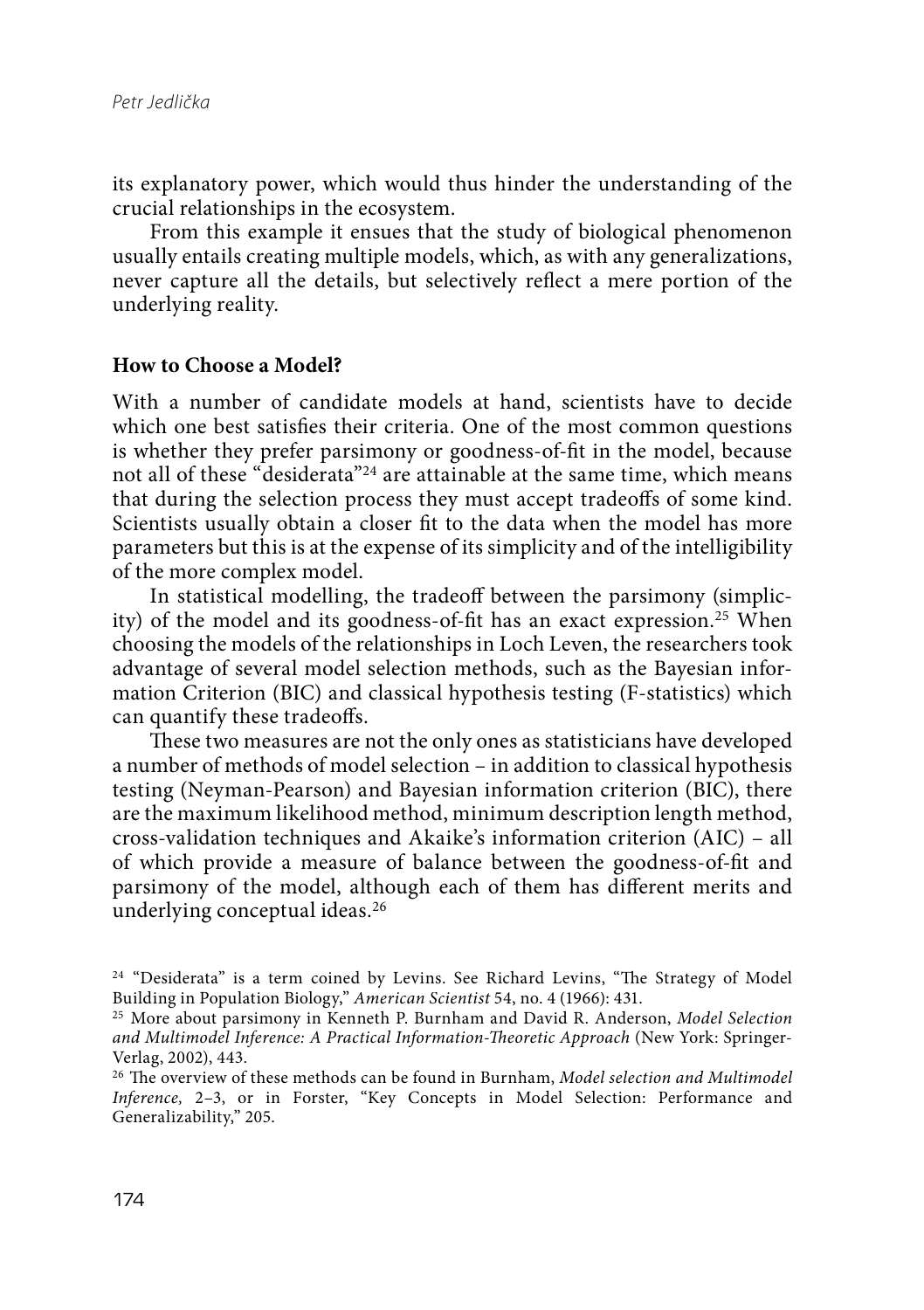How these particular measures work will be illustrated with the example of Akaike's Information Criterion (AIC)<sup>27</sup> based on the information theory, which also measures the trade-offs between the parsimony and the goodness-of fit of the model to the data. The AIC is calculated in one of the following ways:

Using the maximum likelihood estimate (L) and the number of model parameters (k)

 $AIC = -2 \ln(L) + 2 k$ ,

or, alternatively, using the residual sum of squares of the model (RSS), sample size (n), parameters of the model (k), and assuming normal distribution

$$
AIC = n [ln (RSS/n)] + 2k
$$

As can be read from the equations, AIC rewards the fitness of data (sum of squares) but penalizes adding extra parameters (k) into the model. AIC is a relative measure; a lower value for a model indicates that from a set of candidate models, this model has the fewest parameters which are still an adequate fit to the data.

All the methods mentioned above differ in respect to how they can be used and what they express. For instance, classical hypothesis testing can only be used for nested models,<sup>28</sup> whereas AIC and its derivates can compare both nested and non-nested models. As to the balance between goodness-offit and complexity of the models, AIC penalizes the complexity of the model as measured by number of parameters more than Bayesian Information Criterion (BIC), etc. On the other hand, AIC only compares models relatively to the set of candidate models and doesn't measure the overall fit to the data.

When applied, these model selection procedures give varying results as different models are singled out as "best" by the procedures. As Forster remarks, the matter is far from settled and there is "considerable disagreement" when it comes to application of selection methods among the theorists,<sup>29</sup> and therefore there is no universal criterion that would be preferred by the scientific community. More selection methods also bring other factors into

<sup>27</sup> First proposed by Hirotugu Akaike in 1973. In Hirotugu Akaike, "A New Look at the Statistical Model Identification," IEEE Transactions on Automatic Control 19, no. 6 (1974): 716–23.

<sup>&</sup>lt;sup>28</sup> Nested models are those that are related, i.e., one is the simpler case of the other.

<sup>29</sup> Forster, "Key Concepts in Model Selection: Performance and Generalizability," 216, 229.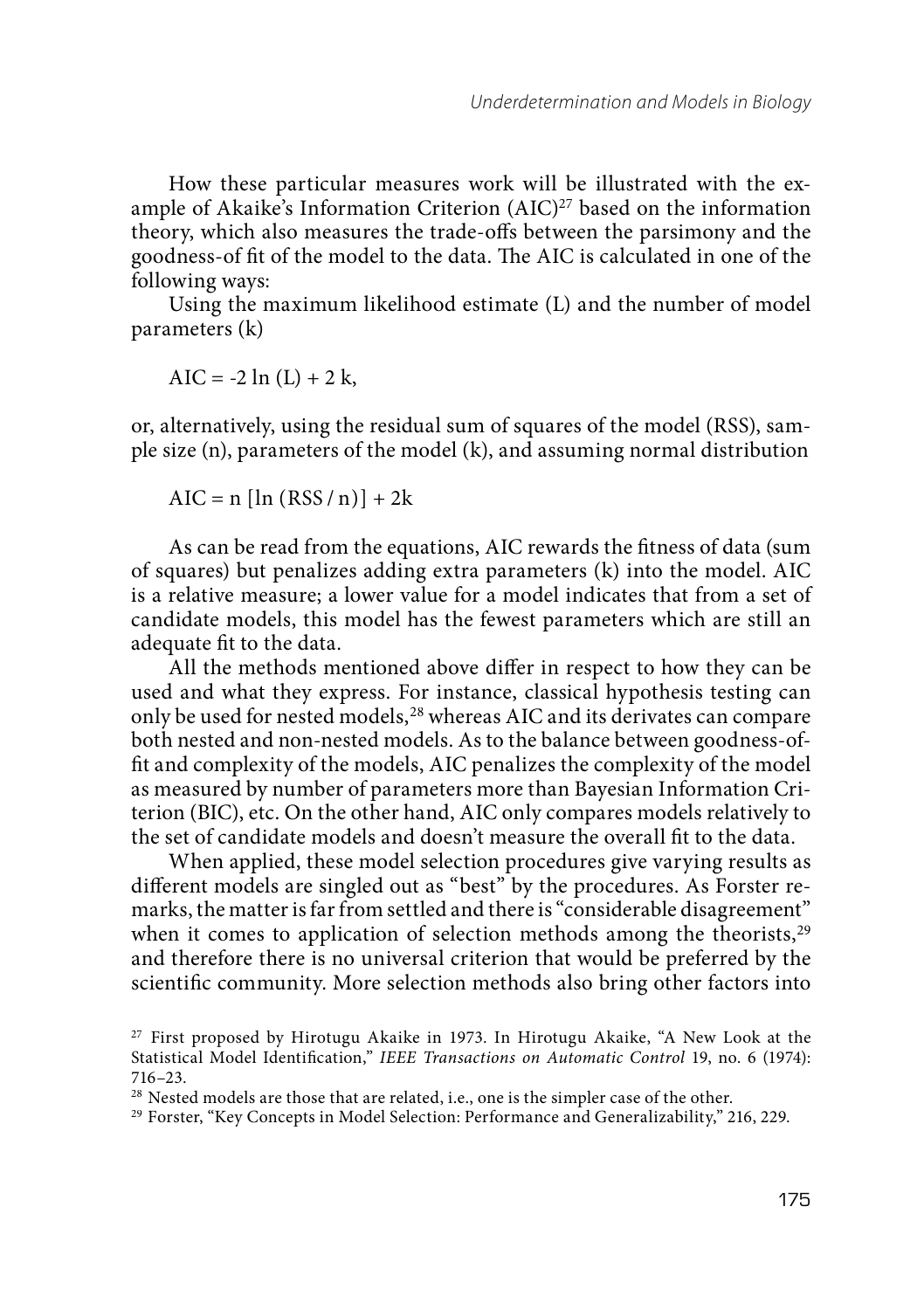play such as the context of the research and the underlying beliefs of the scientists. And it goes without saying that working with different models when they are taken as a representation of underlying reality can have serious practical implications.

### **Deterministic Models in Biology**

In other areas of biology the situation is similar, for example deterministic models of population dynamics (predator-prey) often have to balance opposing requirements and vacillate between goodness-of-fit and parsimony, and other desiderata. As in other areas, a multiplicity of models in population dynamics is commonplace. In their overview of the current state of population biology, Berryman, Gutierrez and Arditi present more 27 types of predator-prey models.30 Apart from the original Lotka and Volterra models from 1926 and 1928 respectively, they list a number of other models with their characteristics: mass-action models, prey-dependent functional response models, logistic ratio-dependent functional response models, etc., <sup>31</sup> and they also discuss the suitability of each type of model and the conditions under which they can be applied including their advantages and drawbacks. All these models vary in regard to their generality, parsimony, time scales or purpose for which they have been built, and this determines their utility in a particular research situation. The scientist-modeler always has to confront the challenge of how sophisticated the model should be, how many relationships and of which type should be included or omitted and other factors.

This problem cannot be easily remedied. As population biologist Levins stated in his landmark paper "The Strategy of Model Building in Population Biology,"32 the challenges that a scientist-modeler in population biology has to address come from the fact that the scientist has to simultaneously take into account various kind of heterogeneity (physiological, and age) in the multiple species involved in the model. Moreover, biological systems are subject to continuous changes as a result of influences of other species

<sup>&</sup>lt;sup>30</sup> The classical Lotka-Volterra model depicts prey-predator dynamics with the following differential equations: dx/dt = αx – βxy, dy/dt = γxy – δy, where x is the number of prey organisms, y is the number of predator organisms, and  $\alpha$ ,  $\beta$ ,  $\gamma$ , δ are parameters describing the interaction of the species.

<sup>&</sup>lt;sup>31</sup> Berryman et al., "Credible, Parsimonious and Useful Predator-Prey Models," 1982.

<sup>&</sup>lt;sup>32</sup> Levins, "The Strategy of Model Building in Population Biology," 421.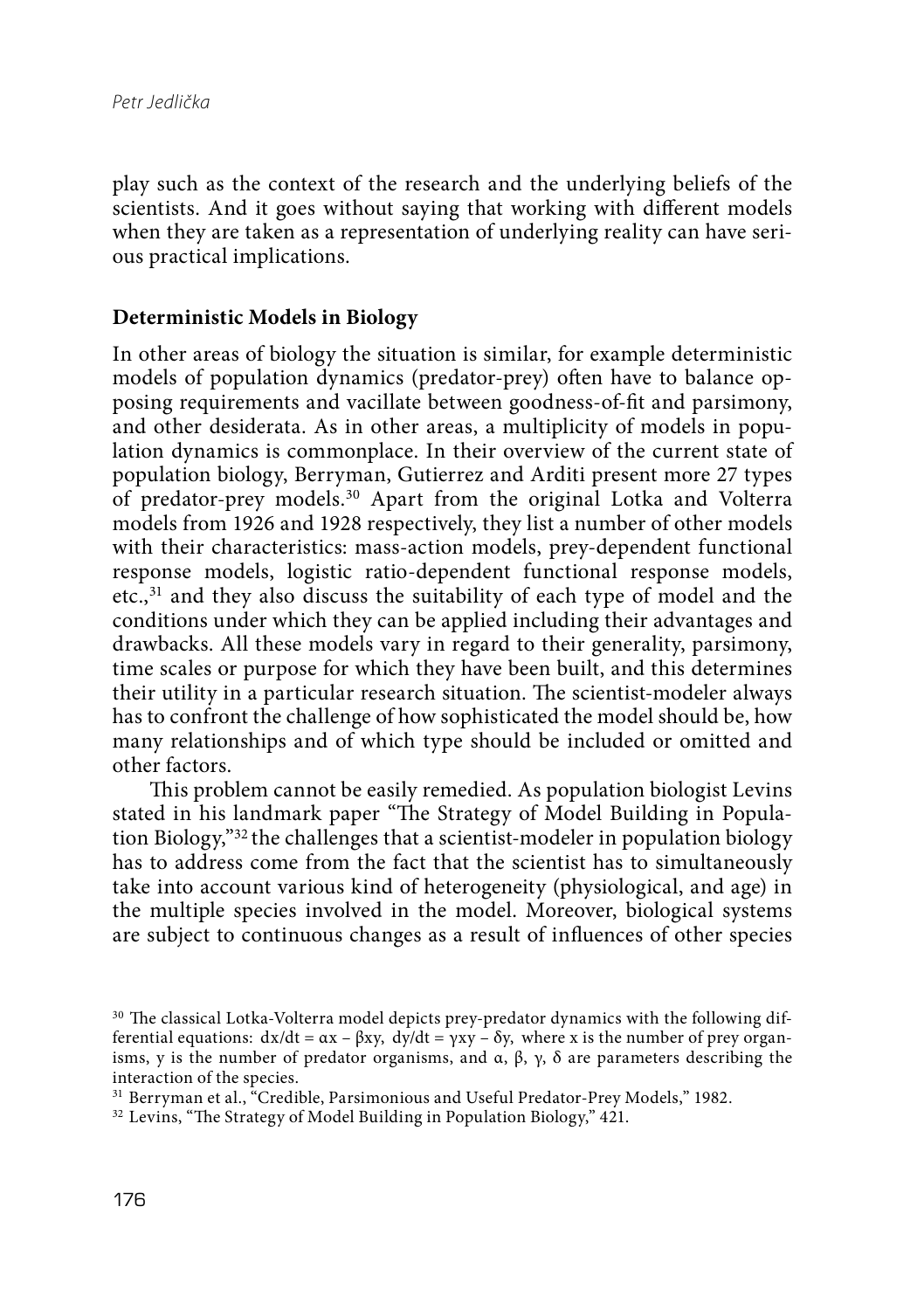and of the environment. 33 How can we deal with such a complex system, asks Levins? An extremely precise mathematical model which would try to capture the network of existing relationships "would require using perhaps 100 simultaneous partial differential equations with time lags; measuring hundreds of parameters, solving the equations to get numerical predictions, and then measuring these predictions against nature."34 Such a gargantuan task was intractable in Levins' day, since the equations would not be solvable analytically and the limited power of computers at the time rendered even approximate solutions difficult to obtain.

As a result, building such models of relationships in biology again involves navigating the treacherous waters of tradeoffs. Models exhibit either parsimony, or precision, or other scientific virtues (desiderata) such as generality, but not all of them at the same time. The fact that these virtues cannot be upheld simultaneously also shows that the performance of the models vary in concrete situations as their aptitudes for a particular use. Also, these distinctions cannot on the whole be simply explained away by the reality that is modelled, but also hinge on the personal decisions of the scientist or on other extra-scientific circumstances

Levins was the first to notice the existence of tradeoffs and the fact that scientists are compelled to choose a certain strategy, and he also put forth his own typology of these tradeoffs. The scientist can choose whatever desiderata should prevail in the model – either generality, or realism or precision, but never all three of them at once. There always have to be some virtues which are preferred and some that are neglected. Thus the scientist faces a trilemma and is pressed to adopt one of the following strategies: either sacrifice generality to realism and precision, or sacrifice realism to generality and precision, or sacrifice precision to realism and generality.

Over the time the theorist proposed other taxonomies of trade-offs. For example, Matthewson and Weisberg put forth a typology in which they identified three types of tradeoffs: "strict tradeoffs", "increase tradeoffs", and "Levins tradeoffs" (which drew on Levins' original concept).<sup>35</sup> Unlike Levins, Matthewson and Weisberg maintain that generality, which features prominently in many theories of science as a desired theoretical virtue, comes in more than one kind. Thus, they distinguish among two types of

<sup>&</sup>lt;sup>33</sup> There are also other issues that further complicate the situation – the model doesn't count on perpetual genetic changes in population, etc.

<sup>34</sup> Ibid., 422.

<sup>&</sup>lt;sup>35</sup> John Matthewson and Michael Weisberg, "The Structure of Tradeoffs in Model Building," Synthese 170, no. 1 (2009): 189.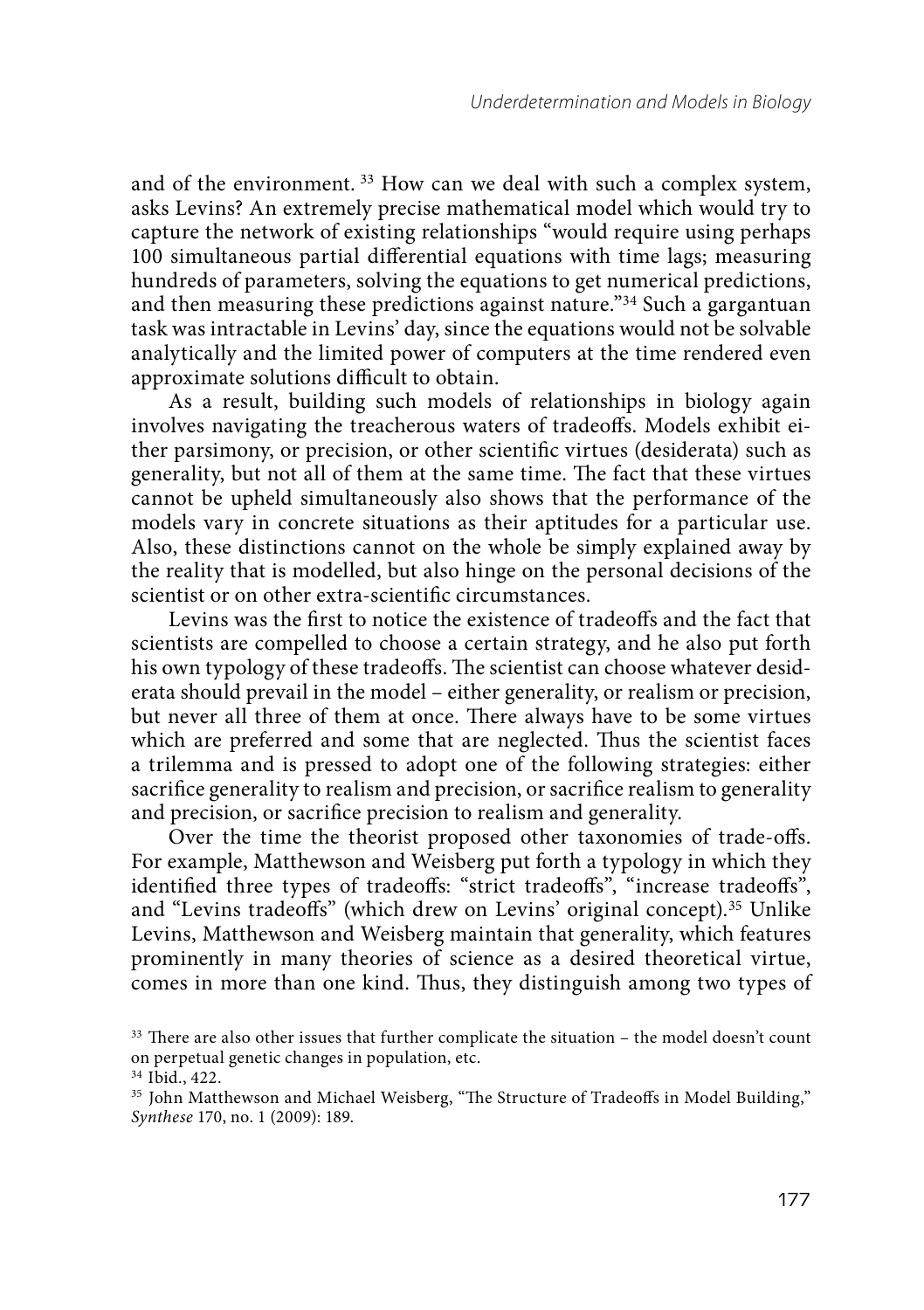generality within the models and propose a new concept of a relationship between these two types and precision.

In general, the majority of scientists admit the existence of at least some tradeoffs, although some theorists raised criticisms.<sup>36</sup>

#### **Which Factors Determine the Scientists' Decision?**

The multiplicity of models of natural phenomena and the plurality of selection criteria demand an answer to the question of what the determinants in the selection process are. As suggested above, the non-availability of a generally accepted rational and formalized method for a model selection process suggests that there must be other factors at play. When factors such as the empirical characteristics of the modelled phenomena or its representational logic are not able to explain the selection, it is apparent that we must look for the answer somewhere else, and this is where the "subjective" or "external" factors enter the picture.

As we have seen in the first example of modelling at Loch Leven, external factors can be detected for example in the purpose of the scientific project, which was in this case an analysis of the impact of climate change and pollution on the Loch's ecosystem. In general the factors determining the final features of the model can be divided into several groups such as the background of the scientists and the research tradition they work in, the purpose of the modelling and finally the available technology and methods at their disposal.37

<sup>&</sup>lt;sup>36</sup> Orzack raised some critical issues for the concept of tradeoffs, which were later dispelled by Levins himself and other authors. Criticism of Levins' claims is given for example in Steven Hecht Orzack, "The Philosophy of Modelling or Does the Philosophy of Biology Have Any Use?" Philosophical Transactions: Biological Sciences 367, no. 1586 (2012): 170–80 and other articles. Other authors rebutted the criticism, e.g., Jay Odenbaugh, "Complex Systems, Trade-Offs, and Theoretical Population Biology: Richard Levin's 'Strategy of Model Building in Population Biology' Revisited," Philosophy of Science 70, no. 5 (2002): 1496–507.

<sup>&</sup>lt;sup>37</sup> This was the case of modelling the trout populations in Montana rivers as well. Taper maintains that the choice of one particular selection criterion over another depends also on the purpose of the modelling task, i.e., a scientist can apply one criterion for empirical models (where the goal is to minimize the prediction error), and another for mechanistic or descriptive models – and this is fully legitimate because these models serve different purposes. And selection criteria lead to varying results since they single out specific qualities of these models. (See Taper, "Model Identification from Many Candidates," 494.)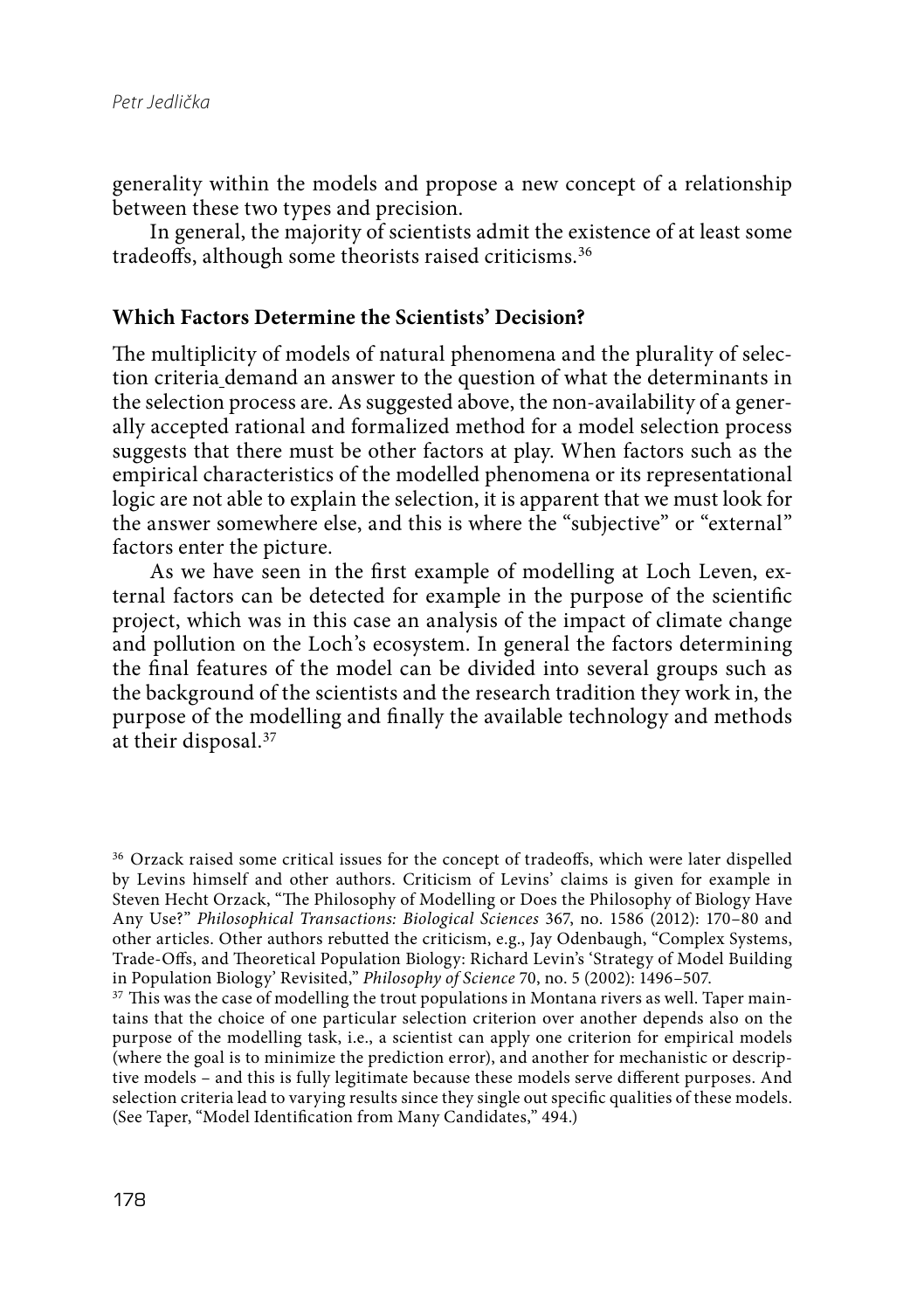## *Background of the Scientists*

From historical studies of science (Fleck, Polanyi) it is clear that scientists do not live in a social vacuum, but that they form distinct groups and collectives with particular research traditions that impact upon the way in which they approach their work. After providing an affirmative answer to the existence of tradeoffs, Levins himself sought to uncover these unknown elements in decision making. 38 He asserts that the one of the factors that shapes decision-making is the background of the scientists. According to him, physicists entering the field of population biology conform to the tradition of their original discipline and tend to build models with general yet unrealistic equations and thus sacrifice realism to generality and precision. They seek idealized models typical in physics and do not take into account the fine details of the workings of a real-world ecosystem such as "time lags, physiological states, effect of a species' population density on its own rate of increase", because they expect that these effects will cancel each other out. In a similar vein, fishery scientists who work in the field take a more practical approach that requires precise and testable predictions and sacrifice generality to realism and precision. Levins, a farmer turned population geneticist and mathematical ecologist, found himself in the third group, together with a handful of other authors – they sacrifice precision to realism and generality, since they are more concerned with the qualitative rather than the quantitative features of the model. Thus each group resolves the trilemma by choosing other preferred virtues.

By the same token, Wangersky debunked how "social" factors such as the background of the scientists translated into their work and modelling itself. He hypothesizes that biology is occupied by two distinct groups – theorists and experimentalists, wherein the former often come from mathematics or physics and lack the necessary knowledge of biological principles, and the latter are "innocent" in mathematical techniques.<sup>39</sup> This tension results in different modelling philosophies or approaches, in which these groups tend to create models with diverse qualities such as generality or predictive power.

#### *Aims of Modelling*

We have seen that in addition to the background of the modelling, its aims also have implications for the choice and final form of the model. Several

<sup>&</sup>lt;sup>38</sup> Levins, "The Strategy of Model Building in Population Biology," 422-23.

<sup>39</sup> Wangersky, "Lotka-Volterra Population Models," 189–218.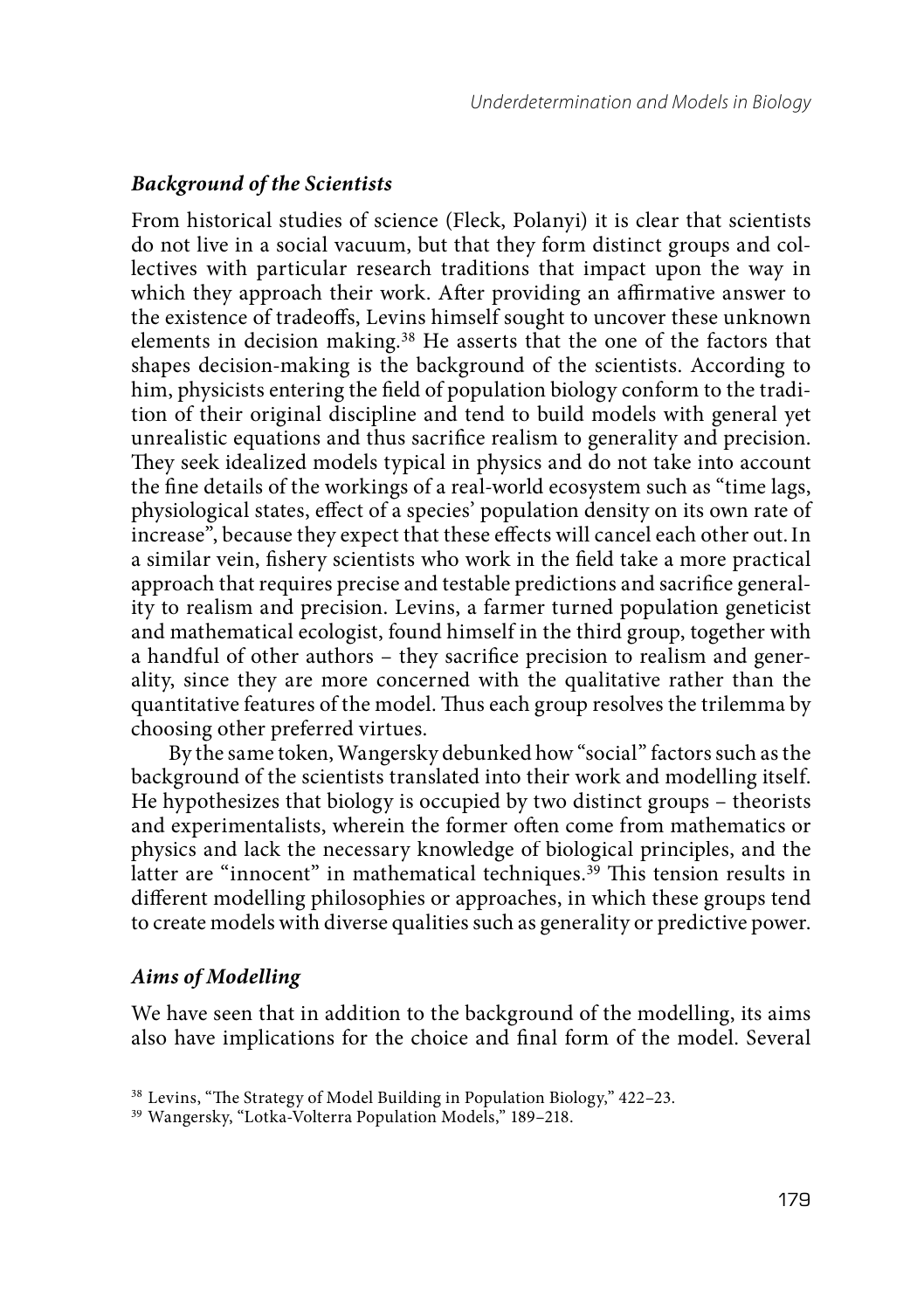classifications of models based on their goals have been proposed – they take into account the different purposes of the models, or their distinctive features.

Taper, Staples, and Shepard<sup>40</sup> emphasized that scientists must take into account the scientific question that the model seeks to answer. The choice is often based on the model's "ability to answer questions of interest", which can depend on the purpose of the modelling – either theoretical or practical (applied science). As a result, the model selection method can vary. Based on their examination, they also pinpointed two pathways for developing models in biology: either to build exploratory complex models which however fit poorly to data and give unreliable predictions, or to build a host of simpler candidate models.

Wagnersky furnished yet another typology of models which plays on their quintessentially opposite approach as to how they grapple with natural phenomena and the aims of their construction.<sup>41</sup> Models serve different purposes and that is why they do not look and perform the same. They can be distributed along a spectrum, where at one end would be the descriptive models and on the other end analytical models. Descriptive models aim to "condense" the empirical data, and they display a close fit to it. Analytical models, on the other hand, seek primarily to describe the mechanism of the system as they are mostly based in logic and lead to a better conceptual understanding of the system and its dynamics. Analytical models can boast of better predictions in unstable or changing conditions, whereas descriptive models perform better when the system is stable. Most models fall in between these two extremes.

#### *State of Technology*

Decision making necessarily involves other outside influences such as the state of technology and current methods employed by the scientific community. This can be illustrated in the changes brought about by the proliferation of computers in contemporary science, which has also been one of the driving forces behind the extensive use of models in science.

Other factors notwithstanding, computers play a decisive part in the model selection process. While the human researcher is prone to favor models that capture the essence of the studied phenomenon, computers

<sup>40</sup> Taper et al., "Model Structure Adequacy Analysis," 357–70.

<sup>41</sup> Wangersky, "Lotka-Volterra Population Models," 189–218.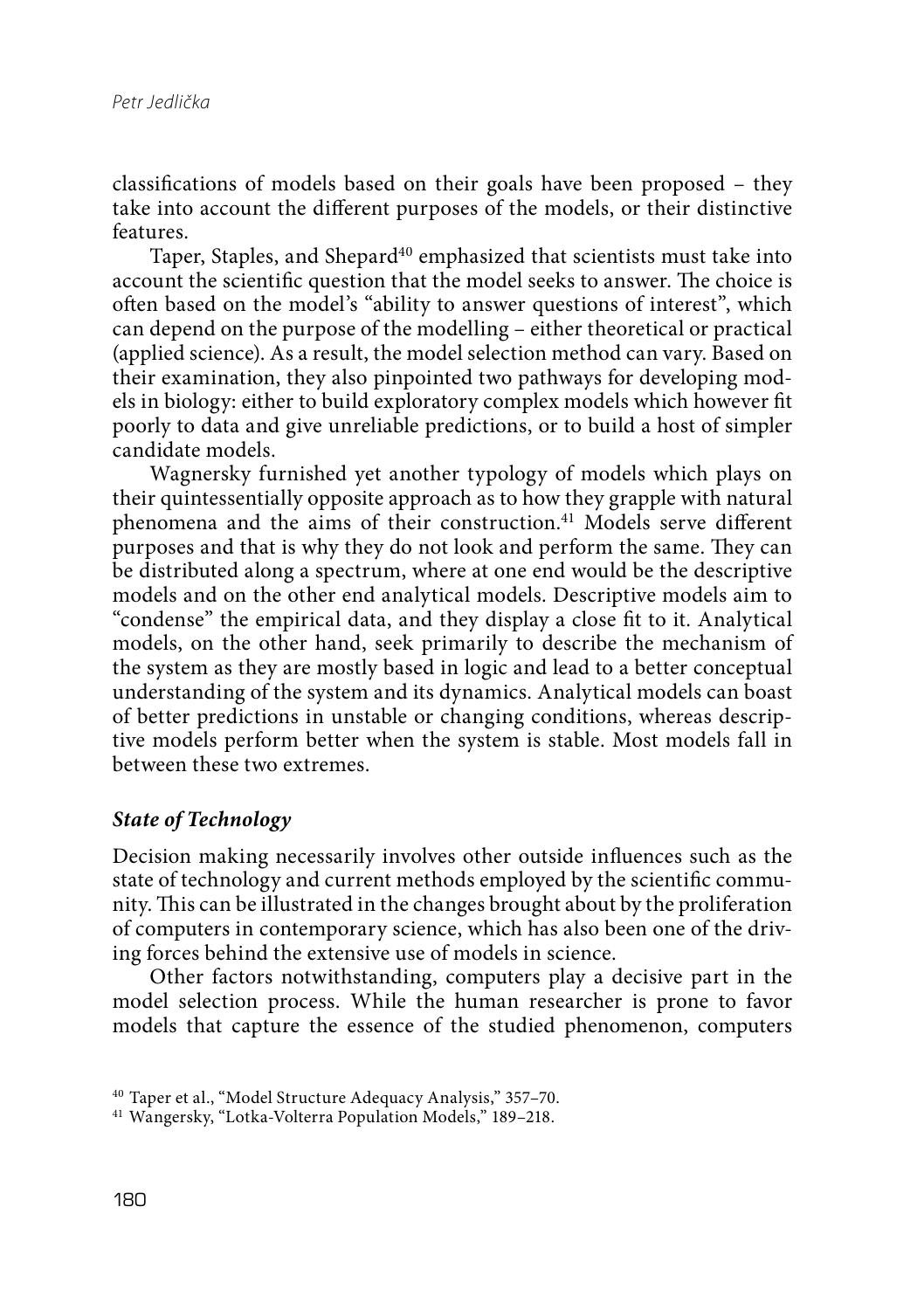do not possess such restrictions except for their own computational capacity. Without a doubt, computational limitations that plagued generations of scientists before the era of computers no longer have much relevance for present research. Complex biological systems can be successfully modeled not only in population biology but also in other disciplines such as genetics. This recent development has been strongly felt in modelling. Turney in his analysis of modelling practices argues that, since computers can now handle hundreds of variables, the decisions regarding the choice of models should be shifted from the dilemma of accuracy–simplicity as stated before to the dilemma of accuracy-economy (of computation) and thus reflect the potential of modern technology.42 In his view, in contemporary science, despite the massive computer power there is still an unsubstantiated tendency to favor simpler models, which cannot be explained by anything other than inherited routines and practices of the scientists.

Lastly, it is not only the power of hardware that makes its mark on the business of modelling, but also the choice of soft ware that shapes the thinking of the scientists, as is a well-known occurrence not only in biology but also other disciplines that rely heavily on modelling (such as sociology or economics). In biology, Levins noted this trend already in the 60s and coined for it the pertinent term "Fortran ecology", as Fortran was the dominant programming language used in biological modelling in his days.

As we have seen, the difficulties implicit in model building and selection cannot be fully ameliorated. It is obvious that scientists' backgrounds and their research traditions, together with the purpose of the modelling and the available technology and possibly other factors are implicated in the way the problems are articulated and solved in modelling. These factors play an important part in model building and selection in biology and cannot be circumvented.

#### **Conclusion**

There is a necessary corollary to the fact that all models are abstract and simplified representations of phenomena: in the process of model building, a loss of information about the target system that is being modelled appears. This loss can appear in various stages of the modelling process. In addition, the extent to which we lose information from the target system is to some

<sup>&</sup>lt;sup>42</sup> Peter Turney, "The Curve Fitting Problem: A Solution," The British Journal for the Philosophy of Science 41, no. 4 (1990): 511.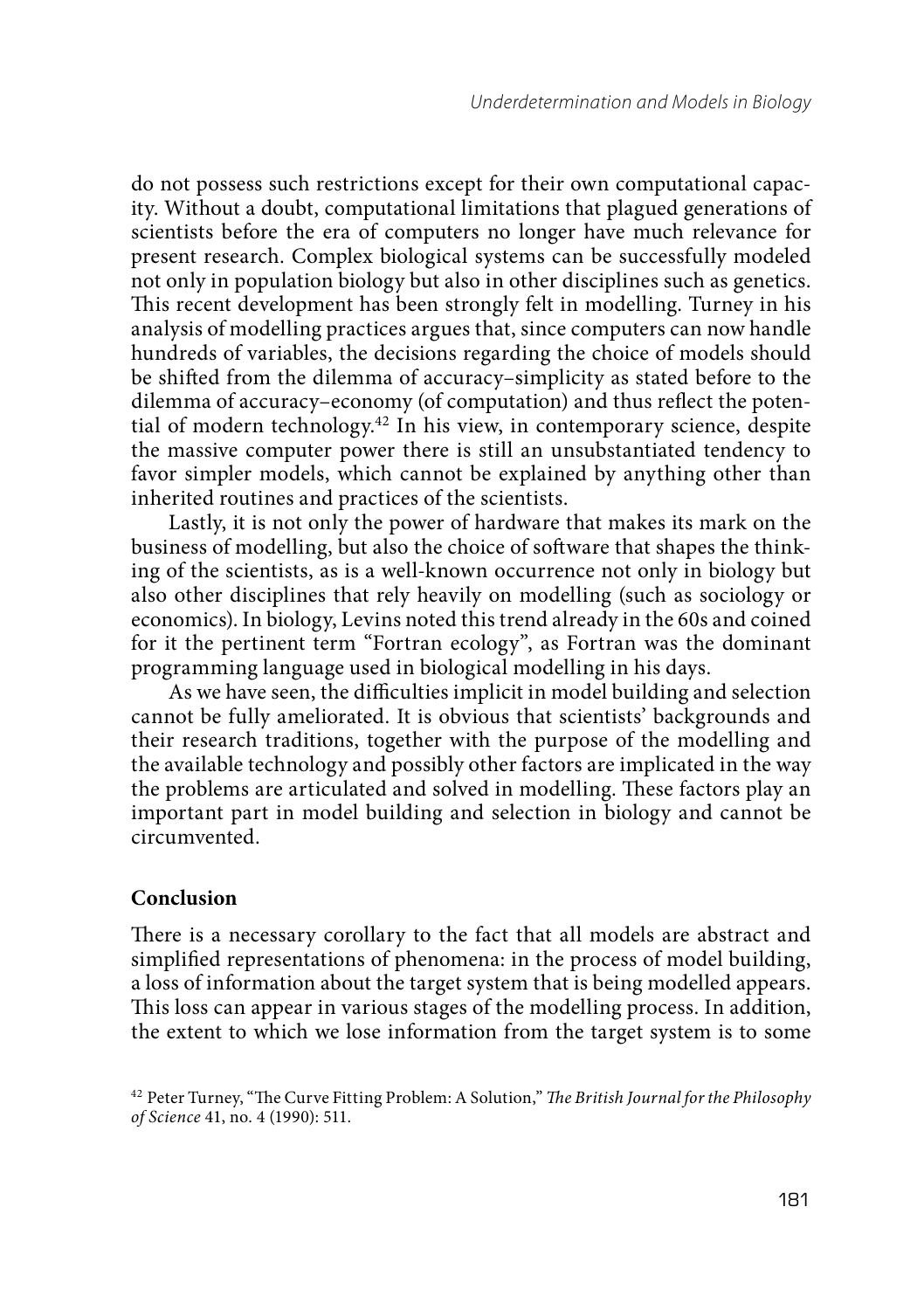extent arbitrary, and can be minimized or maximized by the decisions made by the scientist. The result is the multiplicity of models in biology. On top of that, the criteria devised to help us balance out some of these conflicting demands also vary. All these factors have a bearing on the final form of the model. And, since there is no clear distinction between models and theories in biology, all these findings apply to biology theories as well. Henceforth, in our view, the legitimacy of the underdetermination thesis is established in the biological sciences.

This conclusion also has far-reaching implications for other tenets in the philosophy of science. For example, if we take a closer look at one of the scientific virtues, parsimony, which is the embodiment of Occam's famous medieval dictum "Non sunt multiplicanda entia sine necessitate": Occam's razor echoes prominently in most of modern science, and it is also – as we have seen – a fundamental principle in modelling. However, closer analysis reveals that it should be considered rather as a successful heuristic rule which doesn't have much of a scientific substantiation itself, since it was devised as a concession to the weakness of human minds. As some authors (Turney) claim, at present computers can handle more variables than ever, but in scientific practice there is still a significant preponderance of simpler models. Thus, parsimony as a principle is applied more for the convenience of humans – and this is exactly where internal representational logic and rationality of research clash with human limitations and values.

The inadequacy of the human mind was acknowledged already by Levins, 43 who deems that the existence of a plurality of models is inevitable, because of the irreconcilable conflict between the limited capacity of the human mind and the inherent richness and diversity of nature. The human mind is not able to embrace the heterogeneity of natural systems and because of this seeks to reduce complexity into simpler and comprehensible models, which is also an expression of the innate human search for understanding and control. 44 Odenbaugh, in his defense of Levins, provides similar argu-

<sup>&</sup>lt;sup>43</sup> Levins, "The Strategy of Model Building in Population Biology," 431.

<sup>44</sup> In relation to this issue, yet another question begs to be answered: Besides the practical considerations such as the limitations of computational power, are there any inherent limits to modelling stemming from the fact models as well as theories can be understood as formal systems? There are indications that there is some substance to this idea. For example, Suppes, who claims that models in the empirical sciences, e.g., in physics, biology, and economics, can be recast as axiomatized formal systems (i.e., set-theoretical entities, which comprise a set of objects, relations and operations on these objects), also advanced the idea that there is no substantial difference between these models in the well-developed empirical sciences and those in pure mathematics, see Patrick Suppes, "A Comparison of the Meaning and Uses of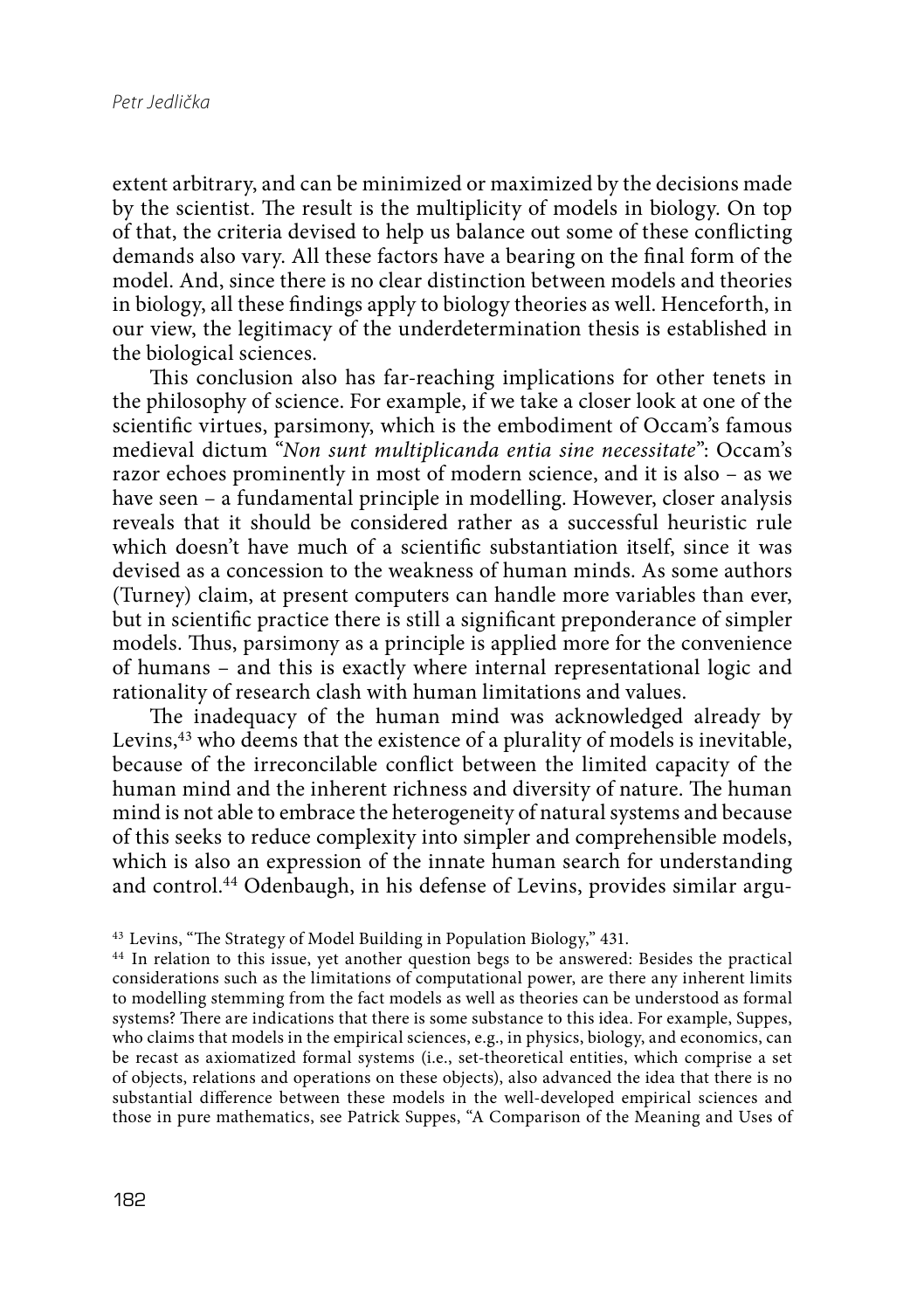ments. He contends that the natural complexity of the world results in epistemological difficulties.<sup>45</sup> Scientists have only restricted cognitive abilities to handle the given load of information and operations involved in certain types of mathematical representations. 46

Occam's razor is just one of the many factors that intervene in model building. As I have shown, there are a number of other entwined factors – scientists' backgrounds, pressures of tradition, tacit research assumptions, purpose of the research, all of which effect to a various degree an imprint on the products of science, i.e., models and theories. If we accept their incursion into science, we come closer to the views propounded by sociologists or philosophers of science, who are credited (or criticized) for bringing a portion of "non-rationality" into science. Besides Kuhn or Feyerabend, who built their philosophies entirely around the extra-scientific or non-rational factors in science, it was among others Hesse<sup>47</sup> who broached the topic of "nonlogical" or "extra-empirical" values with regard to models, or Bloor, whose Strong program strives to uncover the "social" considerations of scientific theories.<sup>48</sup> This view obviously stands in opposition to the convictions of some traditional hardline rationalists with their creed that science is always rational and that empirical data impose only one possible interpretation. The

Models in Mathematics and the Empirical Sciences," Synthese 12, no. 2/3 (1960): 289, 294. But this approach, which conceives of models as formal systems, inevitably opens the door for all its ensuing mathematical, logical and philosophical implications. (A somewhat contradictory picture is painted e.g., van Fraassen, Scientific Image, 56). Van Benthem adhered to this line of thought and linked the foundational issues in mathematics such as axiomatization, derivability, definability, consistency, completeness, and decidability with theories in the empirical sciences and he sees these issues as relevant to theories in empirical sciences (Johan Van Benthem, "The Logical Study of Science," Synthese 51, no. 3 (1982): 451-52). Yet, if this is the case, would then, for example, the limitations such as Gödel's incompleteness theorems apply to modelling too? Since empirical models (such as the examples cited in this article) make extensive use of mathematics applied to real-world phenomena, these constraints would apply. Although these hurdles might seem quite insignificant to current empirical sciences – for such purely formal models are seldom construed – they can, however, squelch enthusiasm for the ultimate prospects of mathematical models of nature. As van Benthem and Suppes realized, one of the prime examples – in which these concerns would not be merely hypothetical – is the debate about reductionism, which is seminal for all empirical sciences.

45 Odenbaugh, "Complex Systems," 1499–500.

46 And he also adds that other pitfalls for the scientist-modeler stem from the chasm between the simplified and controlled environment at a scientist scientists' lab on the one side, and complex living nature on the other.

<sup>47</sup> Mary Hesse, Revolutions and Reconstructions in the Philosophy of Science (Brighton: Harvester Press, 1980).

<sup>48</sup> David Bloor, Knowledge and Social Imagery (Chicago: University of Chicago Press, 1991).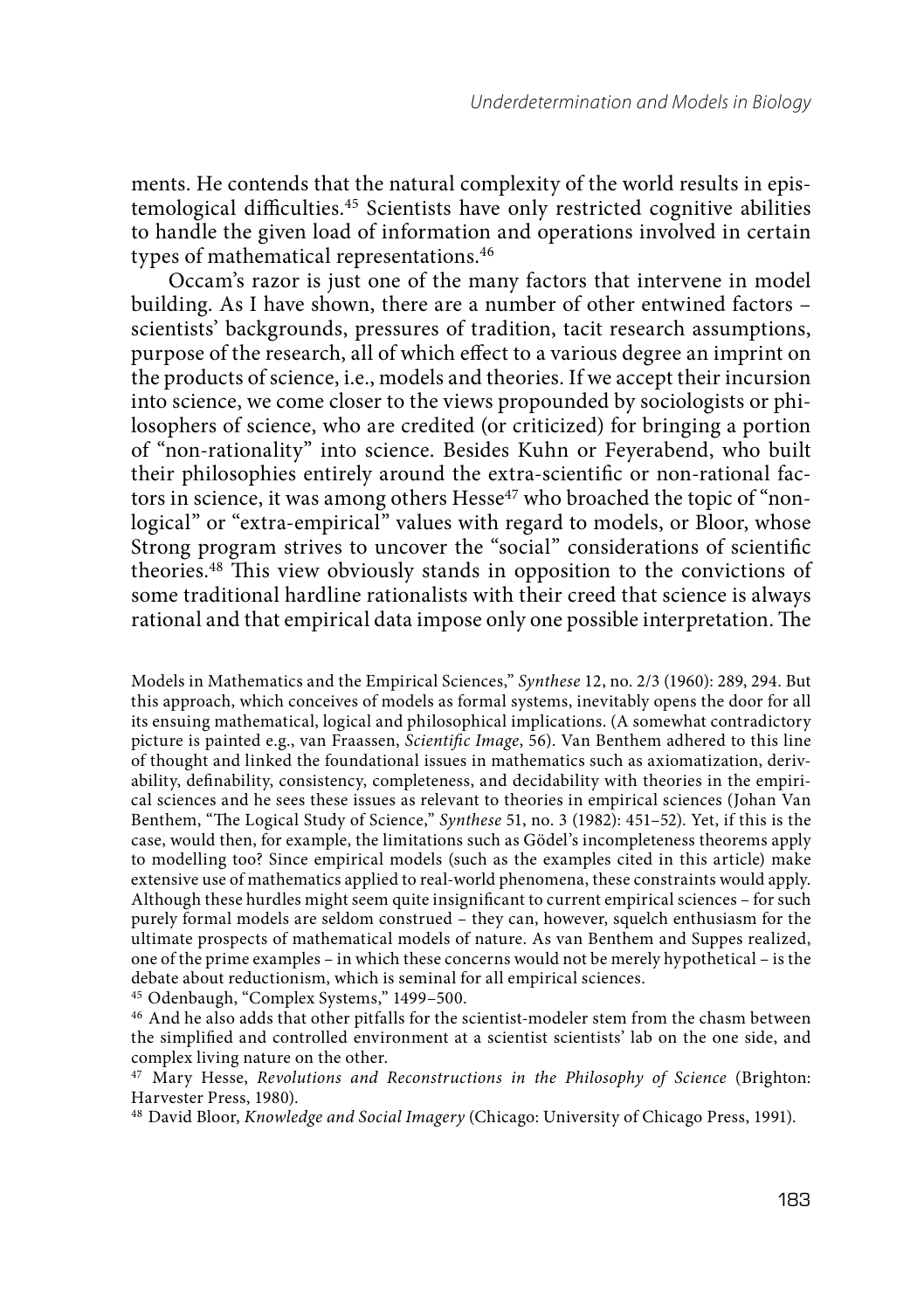conflicting views of these two groups can hardly be reconciled. However, the position of the former and their perspectives seem to be vis-à-vis the evidence presented in this article vindicated.

# **Bibliography:**

Akaike, Hirotugu. "A New Look at the Statistical Model Identification." IEEE Transactions on Automatic Control 19, no. 6 (1974): 716–23.

van Benthem, Johan. "The Logical Study of Science." Synthese 51, no. 3 (1982): 431–72.

Berryman, Alan A. "The Origins and Evolution of Predator-Prey Theory." Ecology 73, no. 5 (1992): 1530–35.

Berryman, Alan A., Andrew P. Gutierrez, and Roger Arditi. "Credible, Parsimonious and Useful Predator-Prey Models: A Reply to Abrams, Gleeson, and Sarnelle." Ecology 76, no. 6 (1995): 1980–85.

Bloor, David. Knowledge and Social Imagery. Chicago: University of Chicago Press, 1991.

Bonk, Thomas. Underdetermination: An Essay on Evidence and the Limits of Natural Knowledge. Dordrecht: Springer, 2008.

Burnham, Kenneth P., and David R. Anderson. Model Selection and Multimodel Inference: A Practical Information-Theoretic Approach. 2nd ed. New York: Springer--Verlag, 2002.

Duhem Pierre. The Aim and Structure of Physical Theory. New York: Atheneum, 1905.

Ferguson, C. A., A. W. Bowman, E. M. Scott, and L. Carvalho. "Model Comparison for a Complex Ecological System." Journal of the Royal Statistical Society. Series A (Statistics in Society) 170, no. 3 (2007): 691–711.

Forster, Malcolm R. "Key Concepts in Model Selection: Performance and Generalizability." Journal of Mathematical Psychology 44, no. 1 (2000): 205–31.

van Fraassen, Bas. The Scientific Image. Oxford: Oxford University Press, 1980.

Frigg, Roman. "Models in Physics." In Routledge Encyclopedia of Philosophy. Article accessed December 27, 2016. https://www.rep.routledge.com/articles/thematic/ models-in-physics/v-1.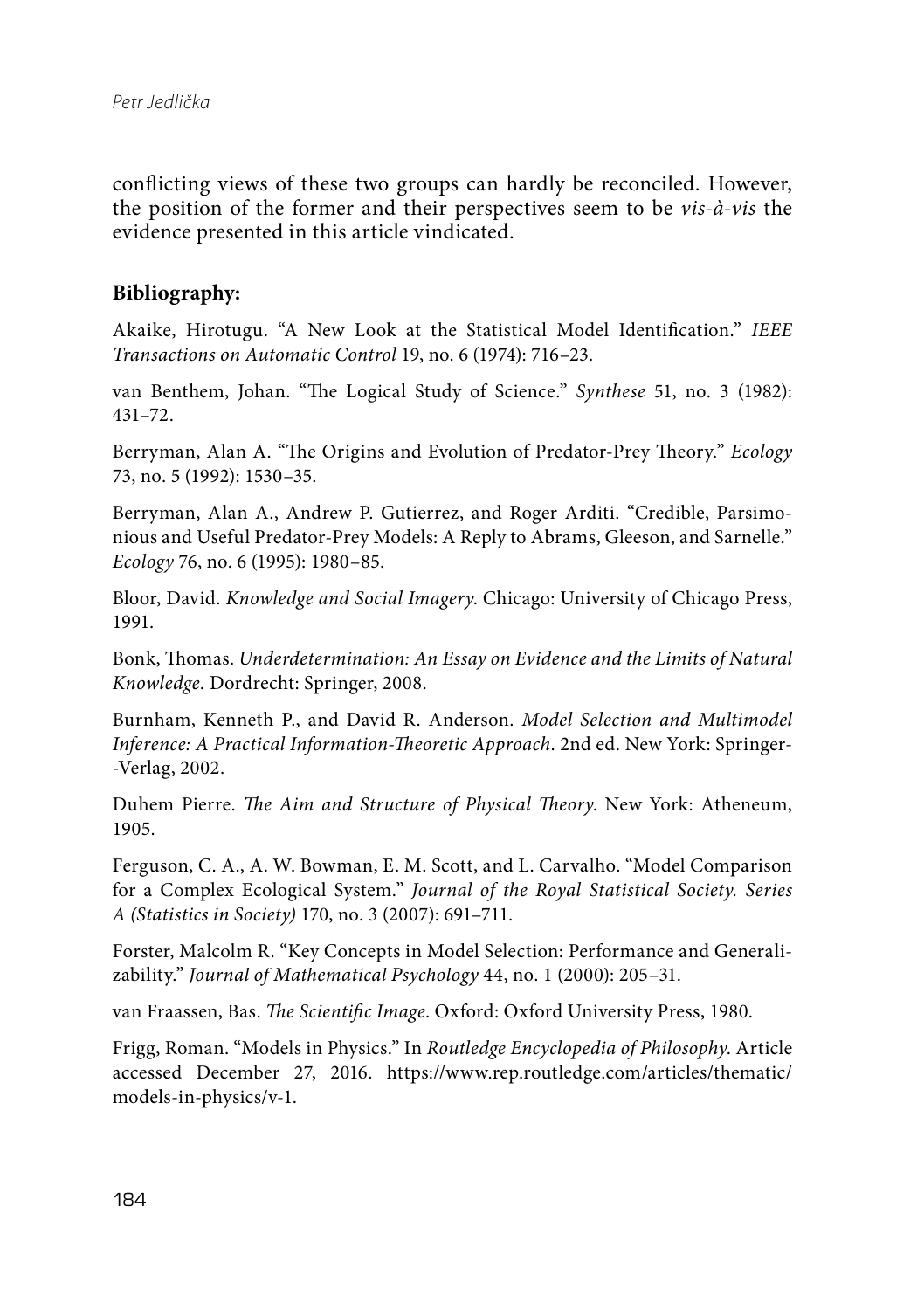Frigg, Roman, and Stephan Hartmann. "Models in Science." In Stanford Encyclopedia of Philosophy. Stanford University, 1997–. Article accessed December 27, 2016. https://plato.stanford.edu/archives/win2016/entries/models-science/.

Kieseppä, I. A. "Statistical Model Selection Criteria and the Philosophical Problem of Underdetermination." The British Journal for the Philosophy of Science 52, no. 4 (2001): 761–94.

Kitano, Hiroaki. "Computational Systems Biology." Nature 420, no. 6912 (2002): 206–10.

Kyle, Stanford. "Underdetermination of Scientific Theory." In Stanford Encyclopedia of Philosophy. Stanford University, 1997–. Article accessed December 27, 2016. https://plato.stanford.edu/archives/spr2016/entries/scientific-underdetermination/.

Laudan, Larry. "Demystifying Underdetermination." In Scientific Theories, ed. Wade C. Savage, 267–97. Minneapolis: University of Minnesota Press, 1990.

Laudan, Larry, and Jarrett Leplin. "Empirical Equivalence and Underdetermination." The Journal of Philosophy 88, no. 9 (1991):  $449-72$ .

Levins, Richard. "The Strategy of Model Building in Population Biology." American Scientist 54, no. 4 (1966): 421–31.

Matthewson, John, and Michael Weisberg. "The Structure of Tradeoffs in Model Building." Synthese 170, no. 1 (2009): 169–90.

Orzack, Steven H. "The Philosophy of Modelling or Does the Philosophy of Biology Have Any Use?" Philosophical Transactions: Biological Sciences 367, no. 1586 (2012): 170–80.

Hesse, Mary. Revolutions and Reconstructions in the Philosophy of Science. Brighton: Harvester Press, 1980.

Odenbaugh, Jay. "Complex Systems, Trade-Offs, and Theoretical Population Biology: Richard Levin's 'Strategy of Model Building in Population Biology' Revisited." Philosophy of Science 70, no. 5 (2002): 1496–507.

Park, Seungbae. "Philosophical Responses to Underdetermination in Science." Journal for General Philosophy of Science/Zeitschrift für allgemeine Wissenschaftstheorie 40, no. 1 (2009): 115–24.

Sklar, Lawrence. "Methodological Conservatism." The Philosophical Review 84, no. 3 (1975): 374–400.